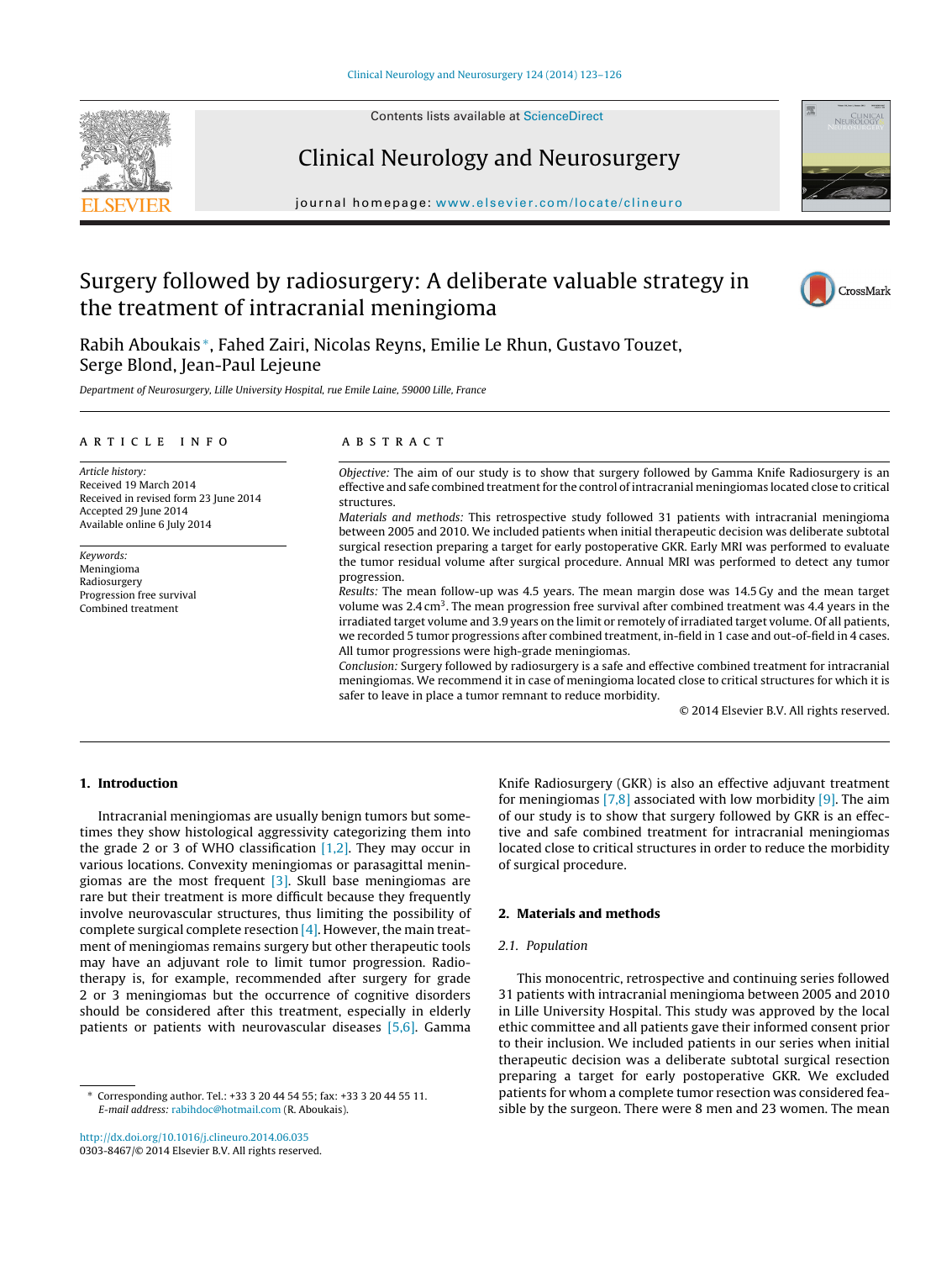

**Fig. 1.** Preoperative CT-scan (A) of a 45 year old woman who underwent the subtotal resection of a voluminous tentorial incisura meningioma. The postoperative MRI (B) confirmed residual tumor adherent to the Galen vein, which was treated by gamma knife radiosurgery. The MRI follow up (C) confirmed the tumor control at 8 years.

age at diagnosis was 51.7 years (range 30 to 78 years; SD:  $\pm$ 11) (Fig. 1, Table 1).

#### 2.2. Surgical procedure

All patients underwent a deliberate subtotal resection (Simpson 4). The surgical procedure consisted on a retrosigmoid approach in 19 patients, a parasagittal craniotomy in 6 patients, a pterional craniotomy in 3 patients and a posterior fossa approach in 3 patients. No complication occurred during the procedure. The location of residual tumor was cavernous sinus in 10 cases, Meckel's cave in 9 cases, superior sagittal sinus in 6 cases, internal auditory canal in 3 cases, transverse sinus in 1 case, middle cerebral artery in 1 case and tentorial incisura in 1 case. The histology was grade 1 meningioma in 26 patients, grade 2 meningioma in 4 patients and grade 3 meningioma in 1 patient.

# 2.3. Radiosurgical procedure

As it was a deliberate strategy, radiosurgery was performed during the 3 postoperative months. All patients were treated under local anesthesia, with a unique dose using the Leksell-gamma knife.

#### **Table 1**

Main demographical data and summarize of treatment planning and follow-up (Rth: radiotherapy; Surg: surgery; GKR: radiosurgery).

| Patient | Sex            | Age | Location  | Grade | Dose (Gy) | Volume $(cm3)$ | Tumor control | Salvage therapy |
|---------|----------------|-----|-----------|-------|-----------|----------------|---------------|-----------------|
|         | 2              | 30  | CPA       |       | 12        | 2.4            | 1             |                 |
| 2       | 2              | 69  | CPA       |       | 15        | 3.3            |               |                 |
| 3       |                | 39  | SSS       | 2     | 15        | 4.9            | 0             | GKR             |
| 4       |                | 58  | SO        | 3     | 21        | 1.1            | $\Omega$      | $Surg + Rth$    |
| 5       |                | 39  | SSS       |       | 15        | 1.1            |               |                 |
| 6       |                | 57  | SSS       | 2     | 18        | 2.5            | $0^{\prime}$  | Rth             |
| 7       | 2              | 34  | CPA       |       | 15        | 4.4            |               |                 |
| 8       | 2              | 59  | SSS       |       | 15        | 1.5            |               |                 |
| 9       | 2              | 61  | CPA       |       | 14        | 2.4            |               |                 |
| 10      |                | 58  | CPA       |       | 14        | 1.4            |               |                 |
| 11      | 2              | 61  | CPA       |       | 13        | 0.3            |               |                 |
| 12      |                | 54  | SSS       |       | 14        | 7.4            |               |                 |
| 13      | 2              | 59  | CPA       |       | 13        | 0.2            |               |                 |
| 14      |                | 40  | TI        | 2     | 15        | 1.5            |               | ${\sf GKR}$     |
| 15      | 2              | 49  | CPA       |       | 13        | 1.0            |               |                 |
| 16      | 2              | 65  | CPA       |       | 15        | 0.2            |               |                 |
| 17      | 2              | 49  | CPA       | 2     | 15        | 0.2            | 0             | Rth             |
| 18      | 2              | 55  | CPA       |       | 14        | 3.3            |               |                 |
| 19      | 2              | 65  | CPA       |       | 14        | 2.5            |               |                 |
| 20      | 2              | 49  | CPA       |       | 13        | 1.6            |               |                 |
| 21      | 2              | 37  | CPA       |       | 15        | 0.3            |               |                 |
| 22      | 2              | 38  | CPA       |       | 15        | 0.4            |               |                 |
| 23      | 2              | 70  | CS        |       | 13        | 4.0            |               |                 |
| 24      | 2              | 63  | CPA       |       | 15        | 0.2            |               |                 |
| 25      | 2              | 42  | TS        |       | 15        | 2.5            |               |                 |
| 26      | 1              | 43  | CPA       |       | 13        | 2.0            |               |                 |
| 27      | 2              | 43  | CPA       |       | 14        | 1.7            |               |                 |
| 28      | 2              | 38  | SSS       |       | 13        | 11.1           |               |                 |
| 29      | 2              | 51  | SF        |       | 15        | 2.5            |               |                 |
| 30      | 2              | 50  | CPA       |       | 14        | 3.5            |               |                 |
| 31      | $\overline{a}$ | 78  | <b>TS</b> | 1     | 15        | 1.6            |               |                 |

Recurrence in the field of radiosurgery.

CPA: cerebello-pontine angle, SSS: superior sagittal sinus, SO: spheno-orbital, TI: tentorial incisura, CV: cavernous sinus, TS: transverse sinus, SF: sylvian fissure.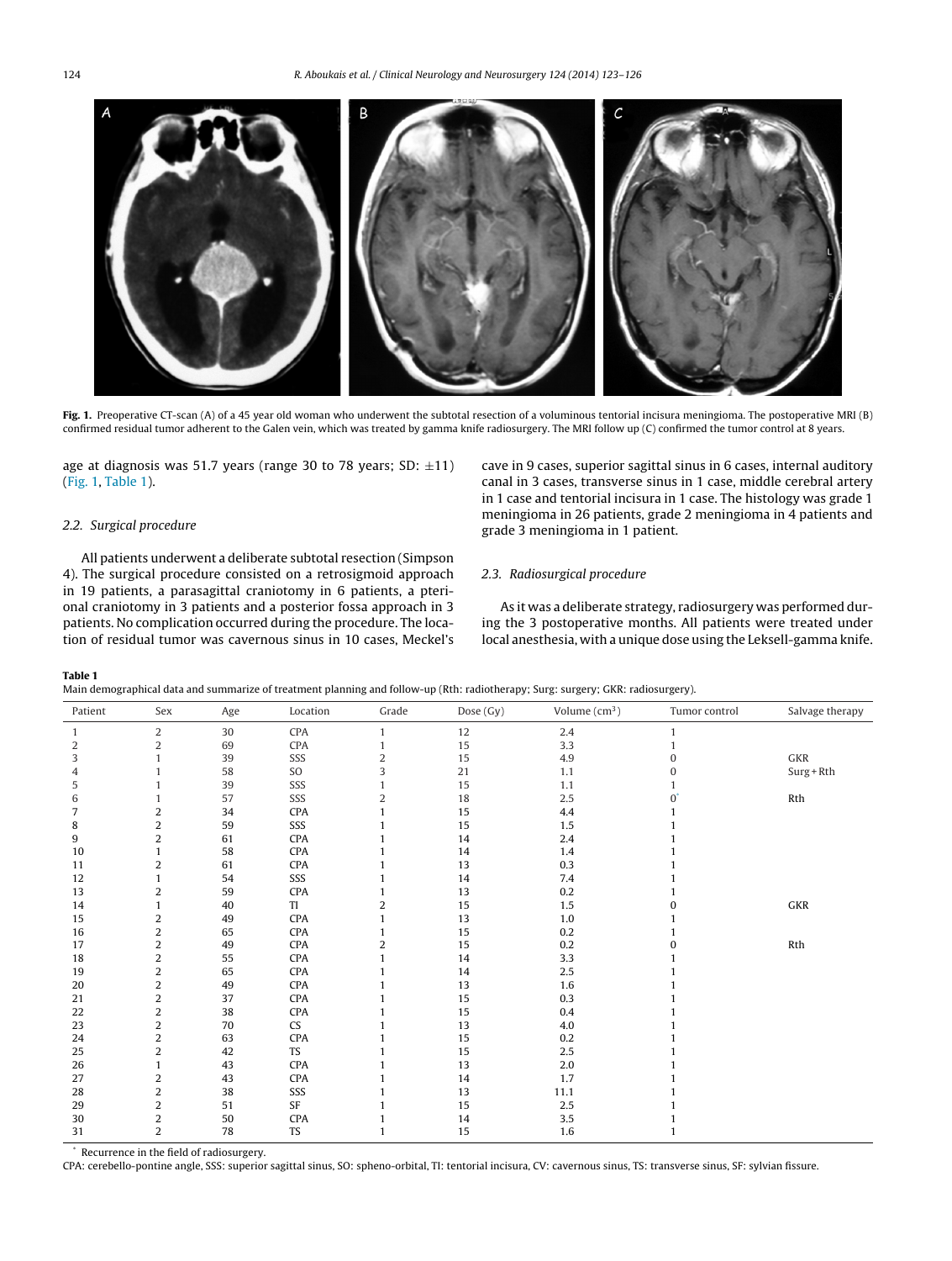The dosimetry planning was based on multimodal imaging (MRI and CT-scan). The mean margin dose was 14.5 Grays (Gy) (range 12 to 21 Gy; SD:  $\pm$ 7.2). The mean target volume was 2.4 cm<sup>3</sup> (range 0.2 to 11.1 cm<sup>3</sup>; SD:  $\pm$ 2.9). The mean dose was 13.9 Gy (range 12–15 Gy) for grade 1 meningioma, 15.75 Gy (range 15–18 Gy) for grade 2 meningioma and 21 Gy for the grade 3 meningioma.

### 2.4. Clinical and radiological follow-up

All patients had a clinical examination, before treatment, performed by a senior neurosurgeon in our institution. Clinical data were reported in the medical records. Early post operative MRI was performed to evaluate the tumor residual volume after surgical procedure. We recorded the age at diagnosis, the tumor location, the degree of surgical resection using Simpson classification [\[10\]](#page-3-0) and the histology of all operated meningiomas using the WHO classification. For GKR procedure, we reported the residual tumor volume, the margin doses and all related complications.

The monitoring that consisted on a physical examination and a cranial MRI was scheduled at 3 months and then annually.

Tumor control was defined as a regression or stability in size over time. In contrary, tumor progression was defined as an increase of tumor size or regrowth after a transient regression.

### **3. Results**

The mean follow-up was 4.5 years (range 2.1 to 9 years; SD:  $\pm$ 4.6) and all patients were still alive at the time of the study.

## 3.1. In-field tumor control

Concerning the irradiated target volume, a reduction in tumor size after radiosurgery was observed in 7 patients (22.5%), the tumor volume remained stable in 23 patients (74%) and a progression of the tumor volume was noted in only 1 patient. The mean period between this treatment and the tumor volume reduction was 3.6 years.

The mean progression free survival in the irradiated target volume was 4.4 years (range 2.1 to 9 years). Of all patients, we recorded only 1 tumor progression after combined treatment which histology was a grade 2 meningioma.

#### 3.2. Out-of-field tumor control

Of all patients, we recorded 4 tumor progressions after combined treatment: 1 on the limit of irradiated target volume and 3 remotely. The histology was grade 2 meningioma in 3 cases and grade 3 meningioma in 1 case. No patient with grade 1 meningioma experienced recurrence at distance.

The mean progression free survival on the limit of irradiated target volume or remotely was 3.9 years (range 1.9 to 9 years).

#### 3.3. Complications

After the surgical procedure, we reported 17 complications that occurred in 13 patients, 3 patients experienced 2 or 3 complications. These complications consisted on 3 trigeminal neuralgia, 5 diplopia (2 transient, 3 definitive), 6 facial nerve paralysis (4 transient, 2 definitive), 3 partial hearing loss. Thus, a total of 11 definitive complications were reported.

No fatal or life-threatening complication has been reported. No complication related to the Radiosurgical procedure has been noted.

#### 3.4. Salvage therapy

The patient, who demonstrated a recurrence in the field of radiosurgery, underwent a conventional radiation therapy with a good tumor control at last follow-up.

Two patients with grade 2 meningioma harbored a delayed (17 and 24 months) and distant recurrence which was treated by a new radiosurgical procedure (15 Gy, 2.7 cm<sup>3</sup> and 15 Gy, 5.1 cm<sup>3</sup>). One patient developed an early distant recurrence which required a conventional radiation therapy, with good tumor control. One patient with grade 3 meningioma developed a voluminous distant recurrence which required a new surgical resection followed by a conventional radiation therapy. Unfortunately, the tumor control was not efficient enough, and the patient died 29 months after the tumor recurrence.

#### **4. Discussion**

The strategy of deliberate incomplete surgical resection, leaving a small residual tumor involving critical structures, followed by GKR may reduce the morbidity of treatment without affecting tumor control.

Meningiomas are often histologically benign tumors [\[11\]](#page-3-0) but their complete resection may be difficult because of their location. Incomplete resection increases the risk of tumor recurrence [\[12\].](#page-3-0) Nevertheless the goal of surgery is to remove as much of tumor as possible without taking vital or functional risk for the patient. The residual tumor can be controlled by other more appropriate therapeutic tools. In case of grade 2 or 3 meningiomas, adjuvant radiotherapy must be considered as a treatment option in oncological multidisciplinary discussion, regardless of the quality of resection [\[13,14\]. C](#page-3-0)oncerning grade 1 meningiomas, because of their slow growth, only radiological monitoring is often performed after incomplete resection, adjuvant radiotherapy is usually used when tumor recurrence is demonstrated [\[15,16\].](#page-3-0) Complete resection is, in most cases, performed for meningiomas of the convexity but rarely in case of parasagittal meningiomas or skull base meningioma [\[17\].](#page-3-0) The involvement of the superior sagittal sinus for parasagittal meningiomas and with the cavernous sinus, the Meckel's cave or the internal auditory canal for cerebellopontine angle meningiomas, makes complete resection dangerous. Our strategy is to perform a large resection of the tumor and then to perform GKR on the residual tumor located in the critical area. This surgical procedure is precisely defined for the neurosurgeon and for the patient in order to reduce morbidity.

GKR is a reliable technique, which has already demonstrated its effectiveness regarding tumor control of intracranial meningiomas. In Lee's series, the 10-year tumor control rate was 93% in patient with grade 1 meningioma and 72% in patient with highgrade meningioma  $[18]$ . The adverse effects of radiosurgery are rare according to data from the literature [\[19,20\]. I](#page-3-0)n our series, we noted only one case of transient increase of facial hypoesthesia after irradiation of residual tumor in the Meckel's cave. In our study, a long-term tumor control without tumor recurrence was recorded in all patients with grade 1 meningioma. The tumor recurrences were, in most cases, on the limit (1 case) or remotely (3 cases) of the irradiated target volume in patient with grade 2 or 3 meningiomas. These data has already been reported by others studies [\[21,22\]. I](#page-3-0)n Attias's study, among 24 patients with grade 2 meningioma who underwent radiosurgery, he found 4 tumor recurrences on the limit and 2 tumor recurrences remotely of the irradiated target volume [\[21\]. I](#page-3-0)n our series, we noted only 1 tumor recurrence in the irradiated target volume in a patient with grade 2 meningioma. In this case, the margin dose was only 15 Gy and we believe that this is an inadequate dose for the treatment of